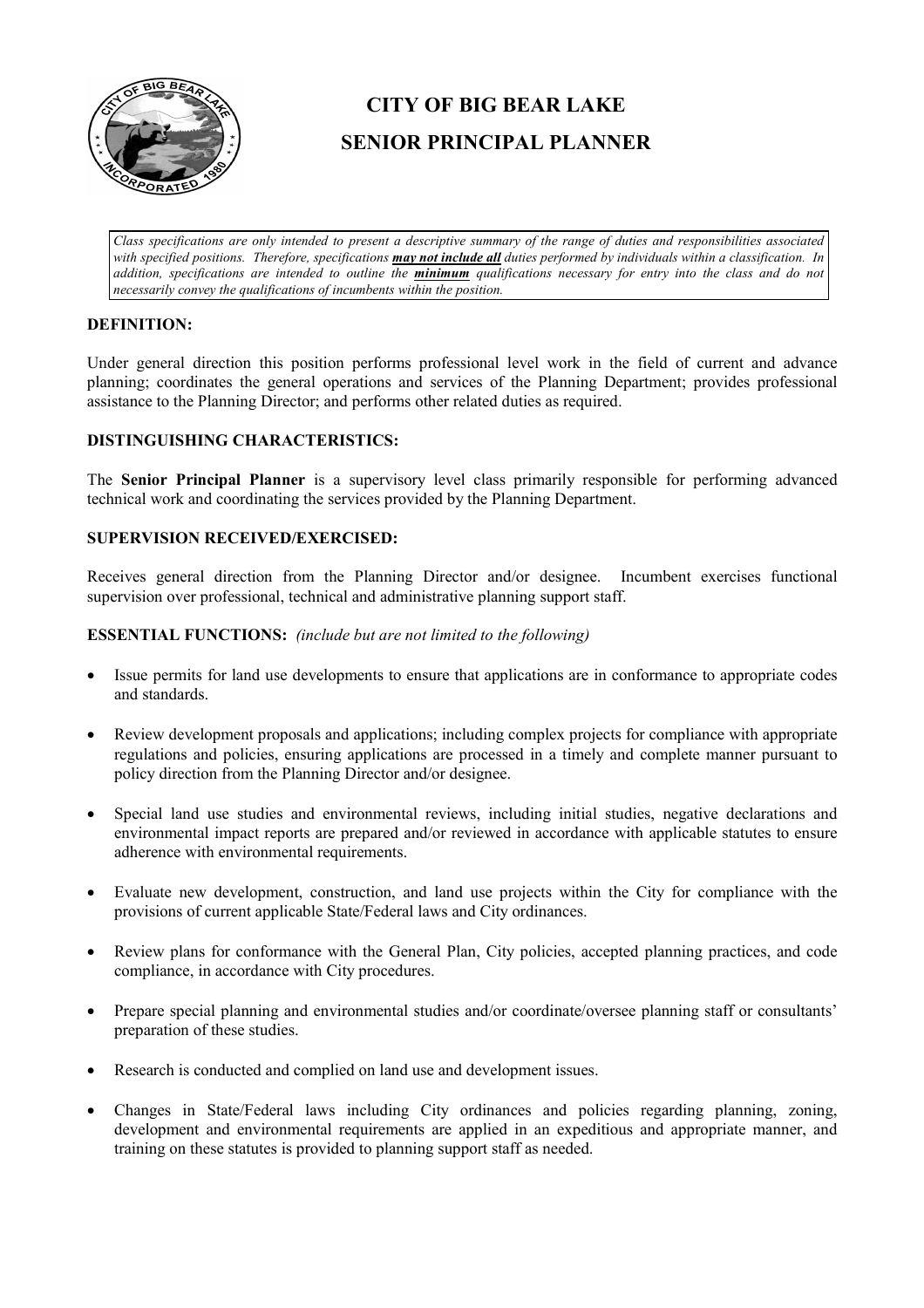- The Development Code, specific plans, and other development-related ordinances and policies are maintained and updated to reflect the General Plan, changes to State/Federal laws, and community values as directed by the Planning Director and/or designee.
- Research applicable grant opportunities and prepare and/or coordinate planning staffs' preparation of required grant applications and monitor existing grant programs for compliance with the required regulations.
- Attend and participate in Development Review Committee, Planning Commission, City Council and special community outreach meetings as needed.
- Reports are prepared and presentations are made to the Planning Commission, City Council and other groups, as needed, regarding planning projects and City programs, with staff recommendations and analyses presented clearly and concisely.
- Planning projects are coordinated with other departments and agencies as needed.
- Consultation is provided to architects, builders, attorneys, contractors, engineers, and the general public regarding the City's development policies and standards.
- General guidance and oversight is provided to staff who are responsible for processing planning related applications, to ensure their compliance with applicable regulations, policies and procedures.
- Training is provided to professional, technical and administrative planning staff to assist them in meeting department goals, as needed.
- Provide staff with constructive feedback and prepare assigned performance evaluations in a timely fashion.
- Establishes positive working relationships with representatives of community organizations, state/local agencies, consultants and members of the public.
- Performs other related and peripheral duties as required and necessary for the successful performance of this job.

## **PHYSICAL, MENTAL, AND ENVIRONMENTAL WORKING CONDITIONS:**

Position requires prolonged or intermittent sitting, standing, walking on level, uneven, or slippery surfaces, reaching, twisting, turning, kneeling, bending, squatting, stooping and crouching. The position also requires grasping, repetitive hand movement, and fine coordination in preparing reports and using a computer keyboard in the performance of daily duties. Additionally, the position requires near and far vision when reading correspondence, and using the computer, and acute hearing is required when providing phone service and communicating in person. The ability to lift, drag, and push files, paper, and documents weighing up to 25 pounds also is required. The employee may be required to travel to different sites and locations; when working outdoors the incumbent may encounter extreme weather conditions, including wet, hot, cold, wind, snow, ice, and heavy vehicle traffic. The noise level in the work environment is usually quiet to moderate when indoors and moderate to loud when outdoors.

Some of these requirements may be accommodated for otherwise qualified individuals requiring and requesting such accommodations.

**QUALIFICATIONS:** *(The following are minimal qualifications necessary for entry into the classification.)*

# **Education and Experience:**